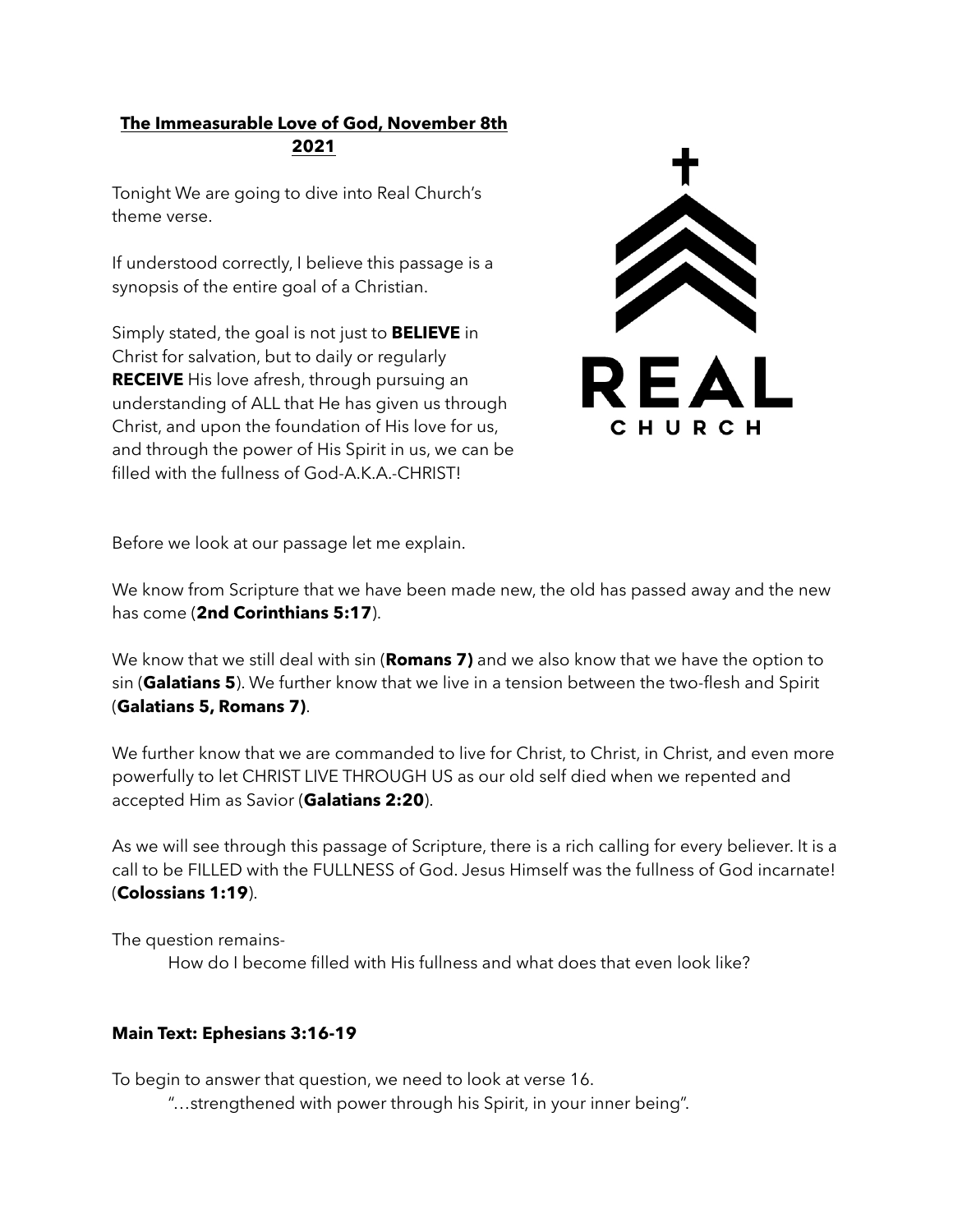We need the power of the Holy Spirit to strengthen the inner person (the seat of our soul so-to-speak) to help us pursue Him!

 \*We can be saved, and not pursuing a deeper relationship with God\* This happens through ignorance and lack of discipleship/teaching, and it happens through complacency.

 Paul in this text was not saying we need His power in salvation, because clearly Christ is in our hearts in salvation, and He mentioned the Spirit's power strengthening us.

So strengthening us to what? To pursue Him.

Where do we begin pursuing Him?

Signs and wonders?! Wrong!

\*By desiring that our knowledge of His love for us would deepen\*

 THE WHOLE REASON THAT WE ARE EVEN HAVING THIS CONVERSATION ABOUT GOD, LOOKING AT GOD'S WORD, IN A CHURCH UNDER GOD'S AUTHORITY IS BECAUSE **HE LOVES US**!!!!

And His love came before anything…

**1 John 4:19**-…"He first loved us".

**Ephesians 1:4**- He chose us from the foundation of the world.

**1 John 3:1**-"…we should be called **children** of God."

**Romans 8:38-39**-NOTHING can separate us from His love! Your sin couldn't then, and any sin you deal with now still won't! That is why having no condemnation as Romans 8:1 says should lead us to throw off sin, and run to a forgiving God who wants to continue to reveal Himself to us as He sanctifies us through His Holy character.

In our main text it describes the love of Christ as this: *a love that surpasses knowledge*.

*Church, the love that God has for us cannot be explained by human reason or intellect.* 

*It is IMMEASURABLE.*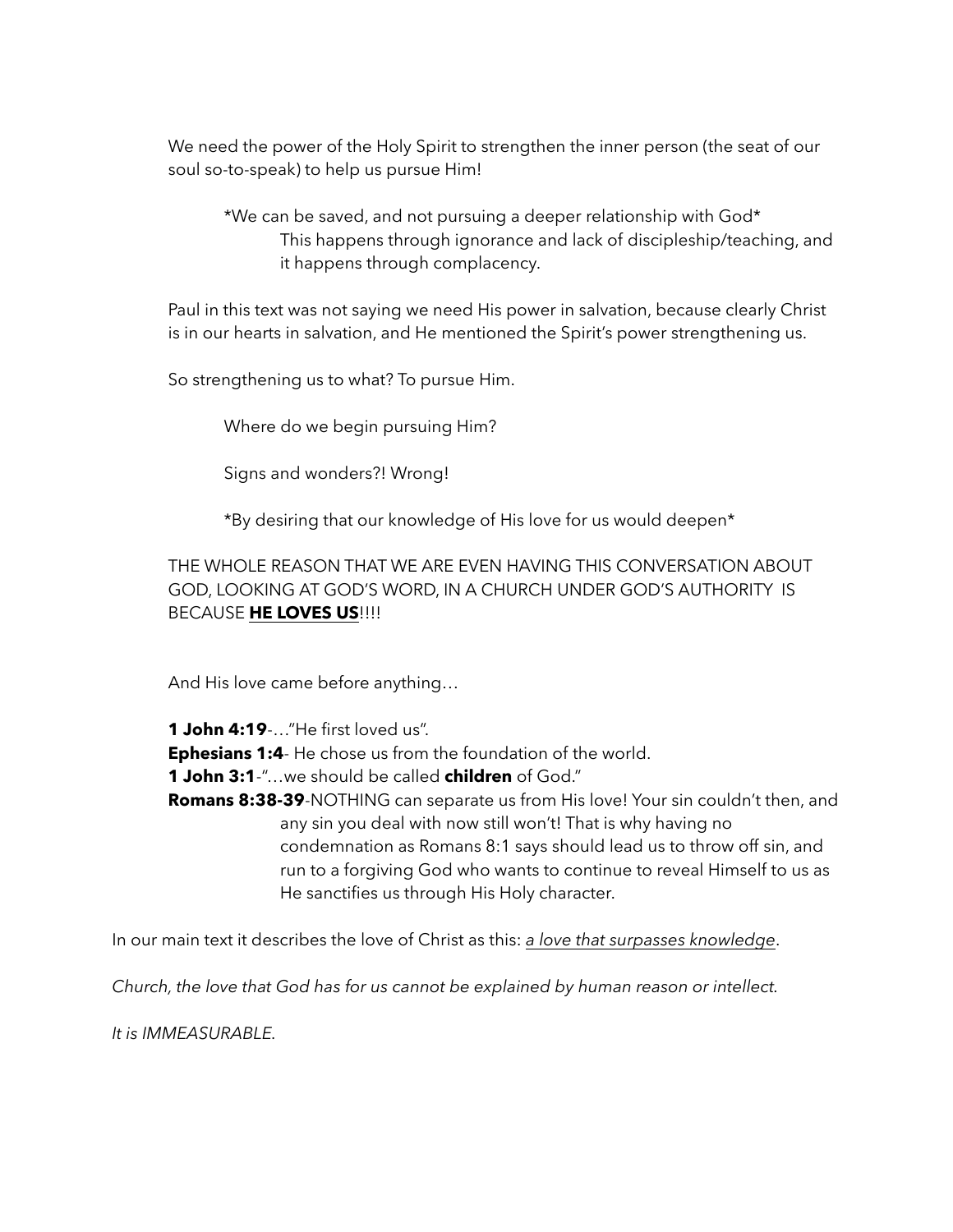*The love that God has for us can literally only be received by faith, through the Holy Spirit's work to help us believe because God's love makes no sense to a hardened, fallen person, in the if/then, world we live in.* 

*The love that God has for us is a THEN/IF love. God saw our sin and decided THEN-eternity past-that he would die for us to redeem us. And he would redeem us, not if we would love Him back, but He would redeem us knowing that we can still choose to sin "if" we feel like it.* 

Obviously Paul, Peter and Jesus Himself emphasized holiness, and God will always emphasize it, however our salvation is not based on our own merit as we know.

So here is where the depth of Christianity, the blessing of it is found:

Every day is a new day to know God's love more.

It is God's love that transforms us.

 Do you want more peace? Know the love of God. Do you want more patience? Know the love of God. Do you want more joy? Know the love of God. Do you want to live a better Christian life? THEN KNOW THE LOVE OF GOD.

 The fruit's of the Spirit are fruit's that come from walking with an all-loving, personal God, whereby the Spirit of God is living through us, as we allow Him to live through us.

 **Romans 5:5-**"… God's love has been poured into our hearts through the Holy Spirit who has been given to us."

 Salvation came into us by the Spirit who is our seal or downpayment of our full salvation, it is the down payment of a loving gift that has not been fully unwrapped! WE will unwrap all that the gift of salvation contains once in heaven with Him, reigning on the new earth!

I hope that I am creating an argument for one thing tonight: This church, and us as Christians, must keep focused on one primary thing as our basis for our life and ministry:

 Jesus Christ was given for us, that we would be saved to Him for eternity, and empowered to know Him more fully in this life.

This can only come about through a relationship with Him!